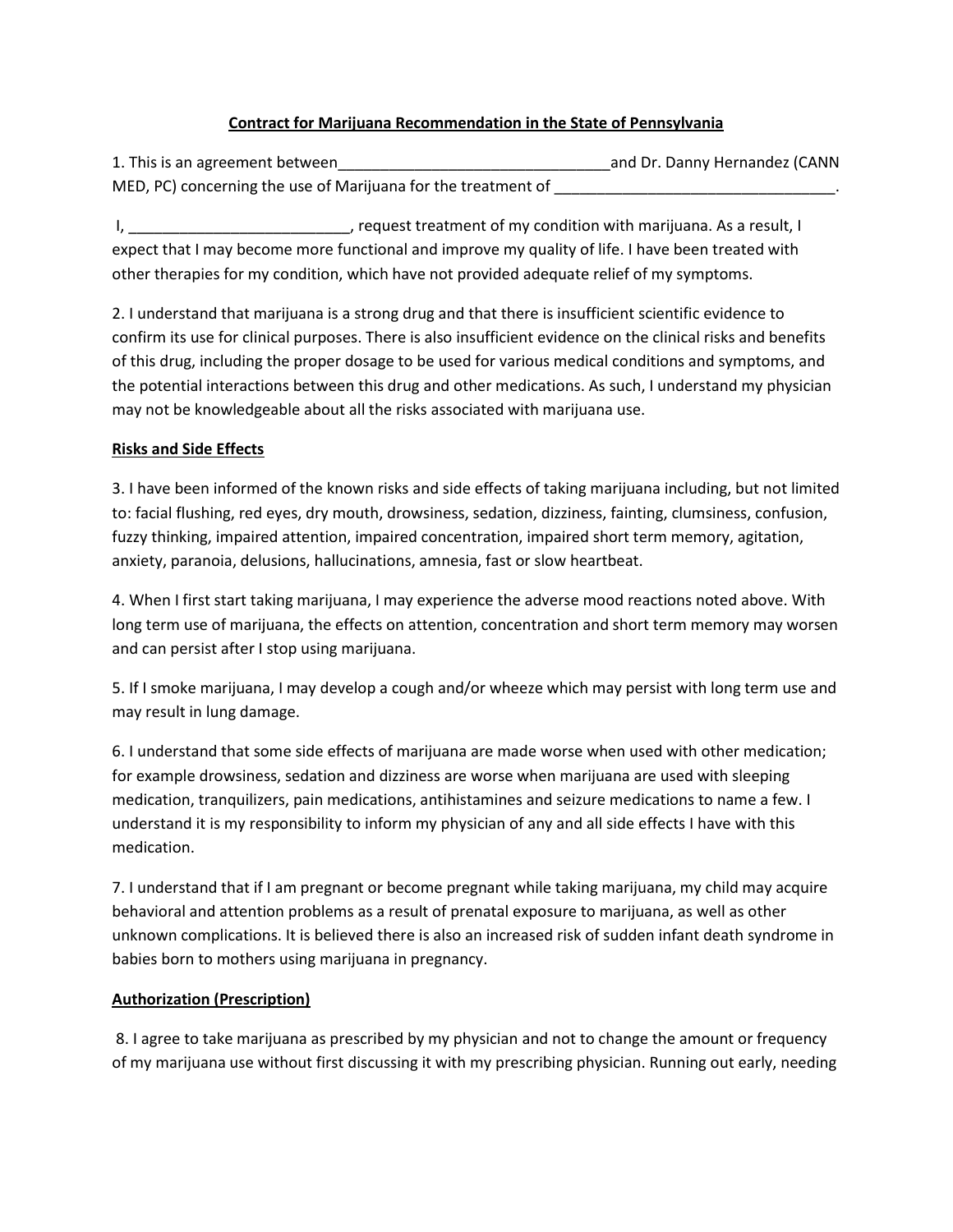early refills, escalating doses without permission and losing any marijuana may be signs of misuse and may be reasons for my physician to discontinue prescribing marijuana to me.

9. I agree not to ask my physician for extra marijuana if I use up my supply early or if I lose or misplace my marijuana. I understand I will have to wait until the next allotment is due.

10. I agree that my marijuana will only be prescribed by Dr. Danny Hernandez (CANN MED, PC), unless in an absolute emergency, and if this be the case, I will inform Dr. Danny Hernandez (CANN MED, PC), as soon as possible.

11. I understand I may access my marijuana in the State of Pennsylvania by visiting <https://www.pa.gov/guides/pennsylvania-medical-marijuana-program>and following guidelines and protocols. The website also includes list of providers, and dispensaries.

12. I agree not to accept marijuana from anyone, other than my Licensed Producer or my designated producer.

13. If I decide to purchase from a Licensed Producer/Distributor, I agree to fill my prescription at only one distributor: Name\_\_\_\_\_\_\_\_\_\_\_\_\_\_\_\_\_\_\_\_\_\_\_\_\_\_\_\_\_\_\_\_\_\_\_\_\_\_, Address

, Telephone number

14. I agree to notify my physician if I change the means by which I obtain my marijuana.

15. I agree not to take any pain medications or mind altering medications other than those prescribed to me by my physician Dr. Danny Hernandez (CANN MED, PC). I will not seek such prescriptions from other physicians.

16. I agree to tell any other physician who might treat me that I take marijuana for medical reasons.

17. I agree to tell my physician if I get any new medications prescribed to me by any other physician and if any doses of my current medications are changed by another physician.

18. I agree not to drink alcohol or take other mood altering drugs (tranquilizers, sleeping pills, other mood stabilizers) unless they are prescribed to me by my physician. I understand that using marijuana with other drugs may lead to an overdose.

19. I agree to tell my physician all medications I am taking including over the counter drugs, herbs, vitamins, etc.

# **Legal Implications**

20. If marijuana causes me to become drowsy, sedated or dizzy, I understand I must not drive a motor vehicle (including all terrain vehicles, snowmobiles, boats) or operate machinery that could put my life or someone else's life in jeopardy. My physician has a legal obligation of the PA Highway traffic Act to inform the Registrar of Motor Vehicle of my clinical condition and that my treatment may make it dangerous for me to drive. If I do drive while using marijuana, I can be charged with Impaired Driving. If I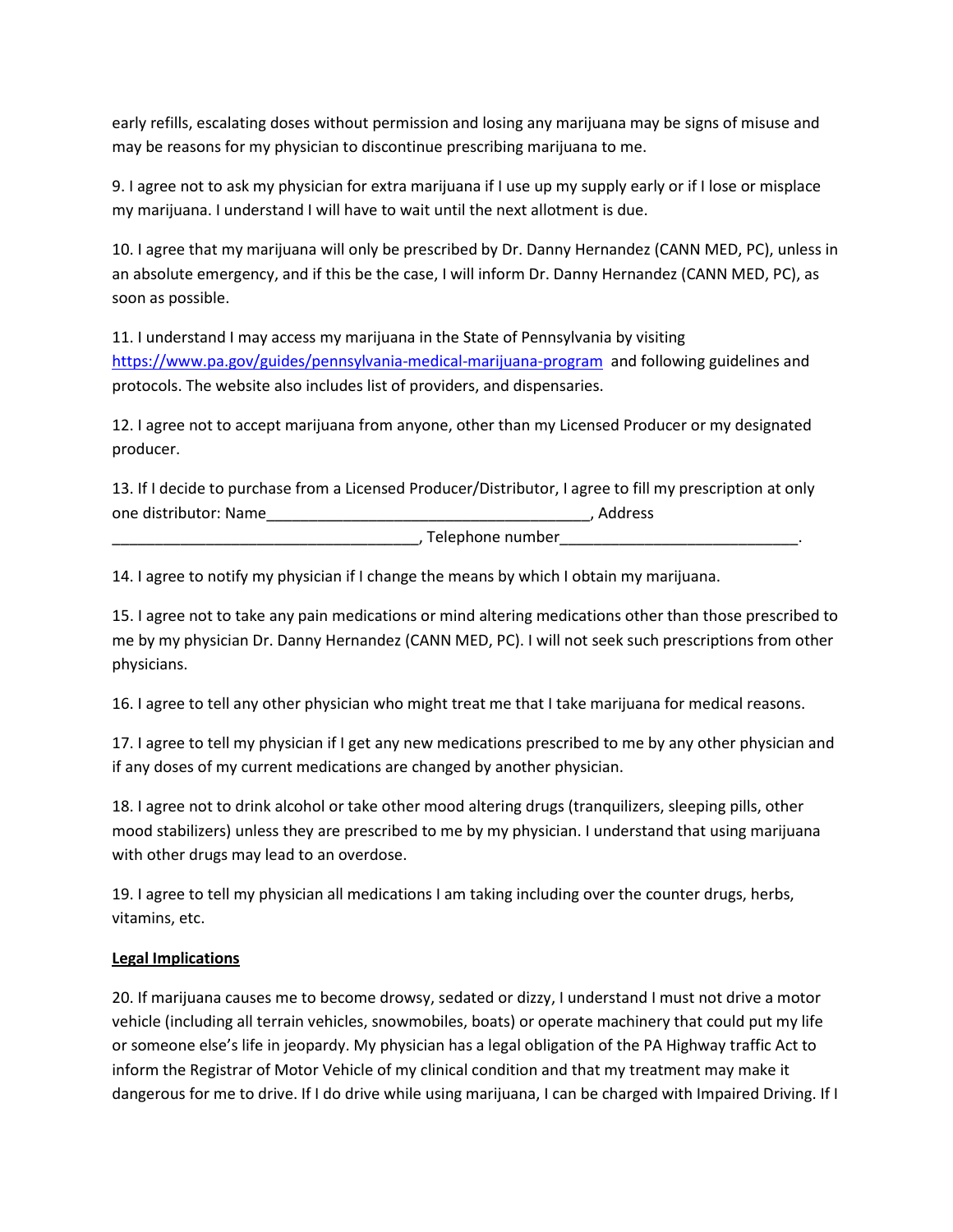am charged with impaired driving, while using marijuana, I agree that Dr. Danny Hernandez (CANN MED, PC) is not to blame and will not be named in any resulting legal action. I accept full responsibility for any and all risks associated with the use of marijuana.

21. I agree to keep my marijuana in a safe and secure place, away from children. Lost, stolen or damaged marijuana will not be replaced. I will report any stolen marijuana to the police and my physician immediately.

22. I agree not to share, sell, lend trade, transport/ship marijuana or in any way give my marijuana to any other person. I realize this is an illegal act. I also agree that my physician and my pharmacist may work with the police to look into any alleged misuse or sale of my marijuana.

23. I give permission to the above named physician to verify that I am not seeing other physicians for prescriptions of marijuana, opioids or other mind altering medications and to verify that I am only going to one licensed producer/distributor or one designated producer. It is illegal to obtain prescriptions for controlled substances and/or marijuana from two different physicians at the same time ("double doctoring").

24. I agree not to use any illegal drugs with my marijuana, including cocaine, crack, amphetamines (speed, crystal meth, ecstasy) and hallucinogens (LSD, mushrooms, PCP).

## **Monitoring**

25. I agree to submit to witnessed urine/saliva or blood specimens at any time that my physician requests and give my permission for them to be tested for alcohol and other drugs.

26. I agree to make appointments with my physician, at his/her office in person, at the time of renewal of my medical marijuana treatment.

27. I agree to attend all appointments that my doctor makes for me for tests, assessments and treatment with other healthcare workers, such as pharmacists, other doctors, physiotherapists, psychologists, addiction counselors, etc. I consent to open communication between my doctor and any other healthcare professional involved in my healthcare.

# **Prescription Termination**

28. I agree to attend all requested follow-up visits with my doctor to monitor my marijuana use and I understand that failure to do so could result in the discontinuation of my marijuana treatment.

29. I understand there is a risk of becoming addicted to marijuana. This means I might become psychologically dependent on marijuana, using it to alter my mood or get high. I may be unable to control my use of it. People with a past history of alcohol or drug problems are more susceptible to addiction. If this occurs, my marijuana prescription will be discontinued and I will be referred to a drug treatment program for help with this problem.